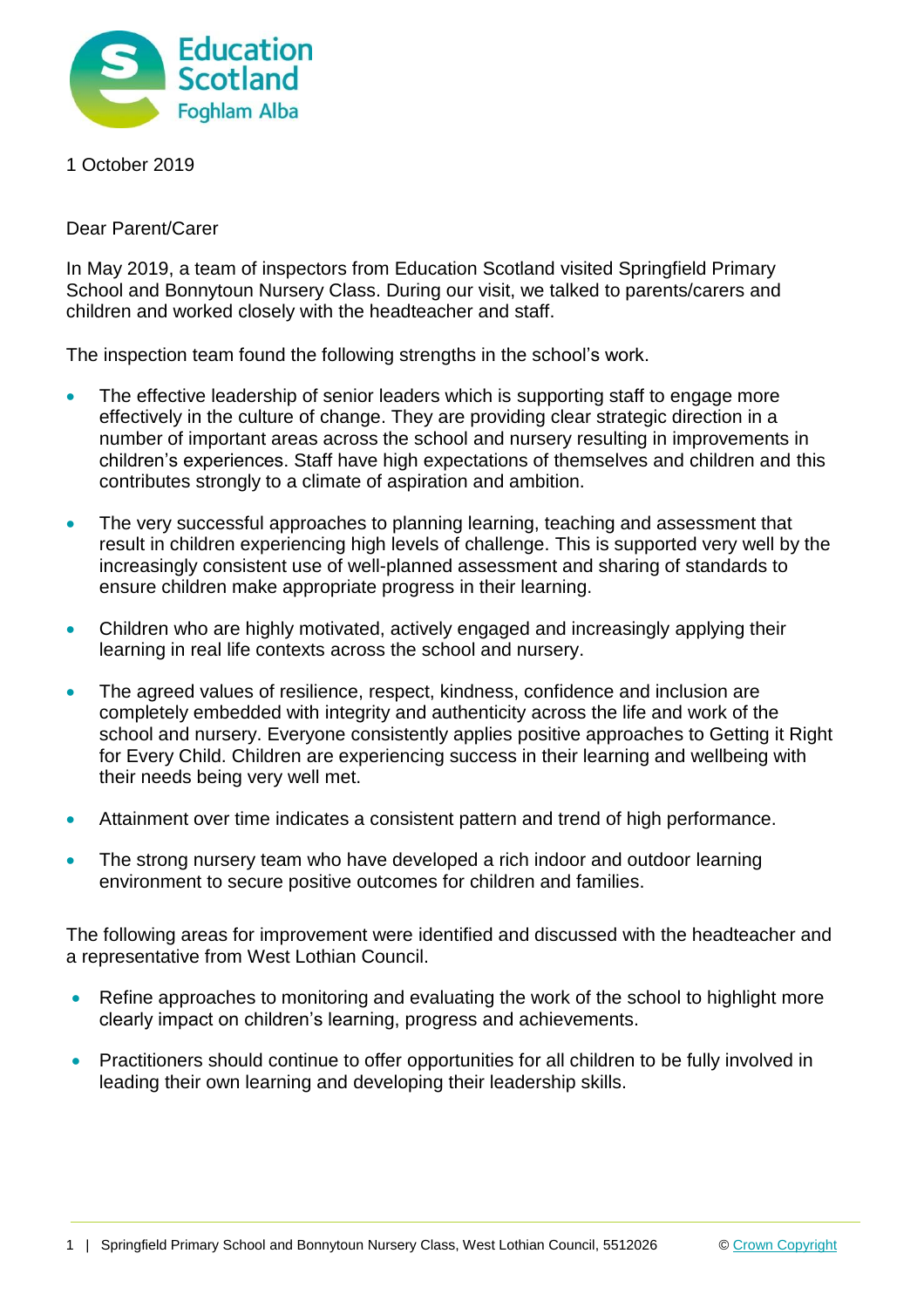

We gathered evidence to enable us to evaluate the school's work using four quality indicators from [How good is our school? \(4](https://education.gov.scot/improvement/Documents/Frameworks_SelfEvaluation/FRWK2_NIHeditHGIOS/FRWK2_HGIOS4.pdf)<sup>th</sup> edition) and [How good is our early learning and childcare?.](https://education.gov.scot/improvement/Documents/Frameworks_SelfEvaluation/FRWK1_NIHeditSelf-evaluationHGIELC/HGIOELC020316Revised.pdf) Quality indicators help schools, local authorities and inspectors to judge what is working well and what needs to be improved. Following the inspection of each school, the Scottish Government gathers details of our evaluations to keep track of how well Scottish schools are doing.

## Here are Education Scotland's evaluations for Springfield Primary School and Bonnytoun Nursery Class

| <b>Quality indicators for the primary stages</b>                                                                                          | <b>Evaluation</b> |
|-------------------------------------------------------------------------------------------------------------------------------------------|-------------------|
| Leadership of change                                                                                                                      | good              |
| Learning, teaching and assessment                                                                                                         | very good         |
| Raising attainment and achievement                                                                                                        | very good         |
| <b>Ensuring wellbeing, equality and inclusion</b>                                                                                         | excellent         |
| Descriptions of the evaluations are available from:<br>How good is our school? (4 <sup>th</sup> edition), Appendix 3: The six-point scale |                   |

| <b>Quality indicators for the nursery class</b>                                                                                      | <b>Evaluation</b> |
|--------------------------------------------------------------------------------------------------------------------------------------|-------------------|
| Leadership of change                                                                                                                 | very good         |
| Learning, teaching and assessment                                                                                                    | very good         |
| <b>Securing children's progress</b>                                                                                                  | very good         |
| Ensuring wellbeing, equality and inclusion                                                                                           | very good         |
| Descriptions of the evaluations are available from:<br>How good is our early learning and childcare? Appendix 1: The six-point scale |                   |

A more detailed document called Summarised Inspection Findings (SIF) will be available on the Education Scotland website at: <https://education.gov.scot/inspection-reports/west-lothian/5512026>